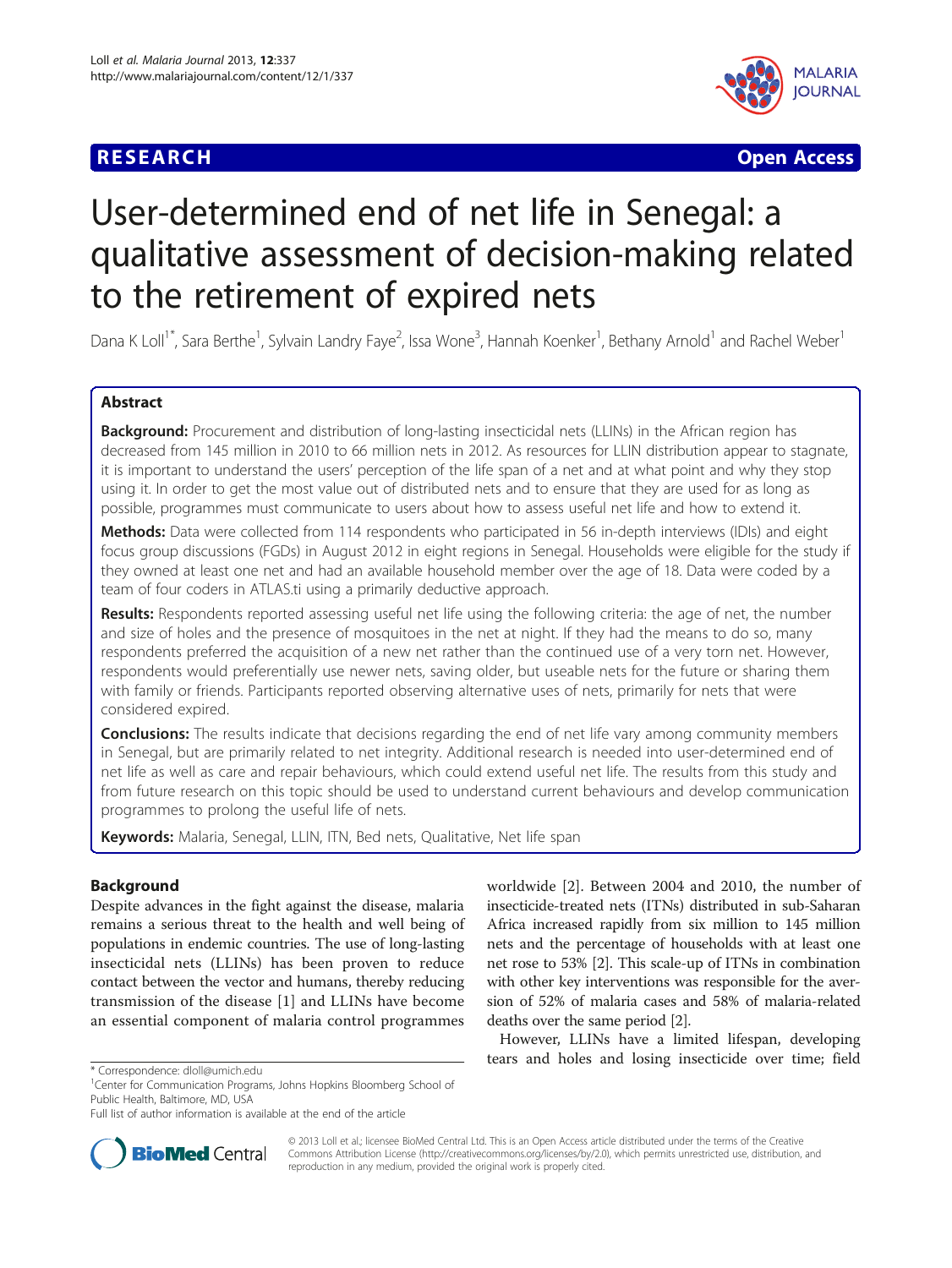studies indicate that the useful life of a net may vary between 18 months and seven years, with an average expected lifespan of three years, as defined by the World Health Organization (WHO) [\[3,4](#page-7-0)]. While other studies focus on the physical integrity and durability of the net, it is the household that ultimately decides when their net is no longer useful. While there is no clear universally accepted definition of the "useful life of a net," this study defines the term as a mosquito net that is meant to be slept under for malaria prevention and provides a certain level of protection. This paper reports on useful net life largely from the net user's perspective. The perception that a net is still useful can be understood as it having an active status while the view that it is no longer useful denotes an expired status. This study explores user perceptions of net end of life in order to inform communication interventions to prolong the amount of time that they are deemed to be useful.

Since mass campaign distribution of LLINs have been successful in increasing net ownership [[5-7\]](#page-7-0), research on net use and net non-use has become increasingly important. Existing research has documented barriers to the use of nets, which include misconceptions of malaria symptoms and transmission, perceptions of low malaria risk, perceptions of net ineffectiveness, issues related to discomfort, structural inconveniences, use of nets for other purposes, and other social factors [[8-](#page-7-0)[23\]](#page-8-0). While these barriers to daily use of nets are well characterized, the cues to the household determination that nets have reached 'expired' status and are no longer useful are not well documented. Since donor funding has stagnated and the number of nets procured has decreased since 2010 [[2,](#page-7-0)[24,25\]](#page-8-0), nets will need to be used for longer periods of time to ensure that users are reaching the minimum of three years use and therefore to ensure that universal coverage calculations remain effective. Few studies have considered factors contributing to the user-determined end of life, particularly as nets age and deteriorate.

User-determined end of life appears to be highly variable and complex but very little research has been conducted on when people stop using their nets. Existing research suggests that cues to discarding a net are primarily tied to the damage to the net but can also include its age and the availability of other nets [[15](#page-7-0)[,26](#page-8-0)]. In some contexts even nets received during the previous year are discarded because of the holes that develop [[15](#page-7-0)]. Ngondi and colleagues [[27\]](#page-8-0) showed that a decline in the proportion of nets being used over time was independently associated with increasing net age and increasing damage to nets. The poor condition of nets may serve as a barrier to use, especially if the owner perceives that they may no longer be effective [\[15](#page-7-0),[16\]](#page-7-0). This extensive damage can occur as little as three to four months from receipt of the net [[16\]](#page-7-0). For this reason, Pulford and colleagues [[8\]](#page-7-0) discuss

the need to distinguish between barriers to use of 'active' nets with perceived useful life and 'expired' mosquito nets, or nets that are deemed no longer useful for malaria prevention.

Current evidence shows that expired nets are sometimes repurposed, saved, or given to a family member or friend rather than being discarded [[22,26,28\]](#page-8-0). Observational data in Tanzania showed that about 16% of expired nets were used for purposes other than preventing malaria such as curtains or for protecting chicks [[26](#page-8-0)]. Thus far, research the feasibility of collecting expired nets for disposal or recycling has shown that these net collection or exchange programmes are unlikely to be successful due to the perceived high economic value to the household of the net or its fabric for sleeping and for other uses, and due to the financial costs of locating and transporting expired nets [\[28,29](#page-8-0)].

In a 2009 post-campaign survey conducted in regions of Senegal that had received an integrated campaign targeting children under 5 years, researchers found that 60% of all households had a net that they no longer used, either because they were too old (26%) or had too many holes (28%) [\[30](#page-8-0)]. It is therefore important to gain insight into the distinction between 'active' and 'expired' nets in Senegal, and the way that this affects net use and net coverage. The user perception of this distinction is not yet well understood or documented in the literature. It is the intent of this article to describe the user perceptions of end of useful net life and the cues that cause users to retire a net. The article will explore what is done with these 'expired nets'.

## **Methods**

#### Study sites

This research was conducted in Senegal, during the period of the country's first national level universal coverage campaign. Between May 2010 and June 2012, the Senegal National Malaria Control Programme and partners engaged in a universal coverage campaign using a strategy providing households with one net for each sleeping space. The campaign was implemented in five phases across 12 regions of Senegal and resulted in the distribution of 4,070,976 nets [\[31](#page-8-0)]. The universal coverage campaign was completed in the remaining two regions in Senegal between January and April, 2013. This study collected data in eight regions of Senegal in order to allow for analysis of variations due to geographical and cultural differences, as well as differences between regions that had benefitted from the universal coverage campaign at different stages. Table [1](#page-2-0) provides an overview of the timing of the universal coverage activities in the study regions. Within each region, a rural and a peri-urban site were selected for data collection.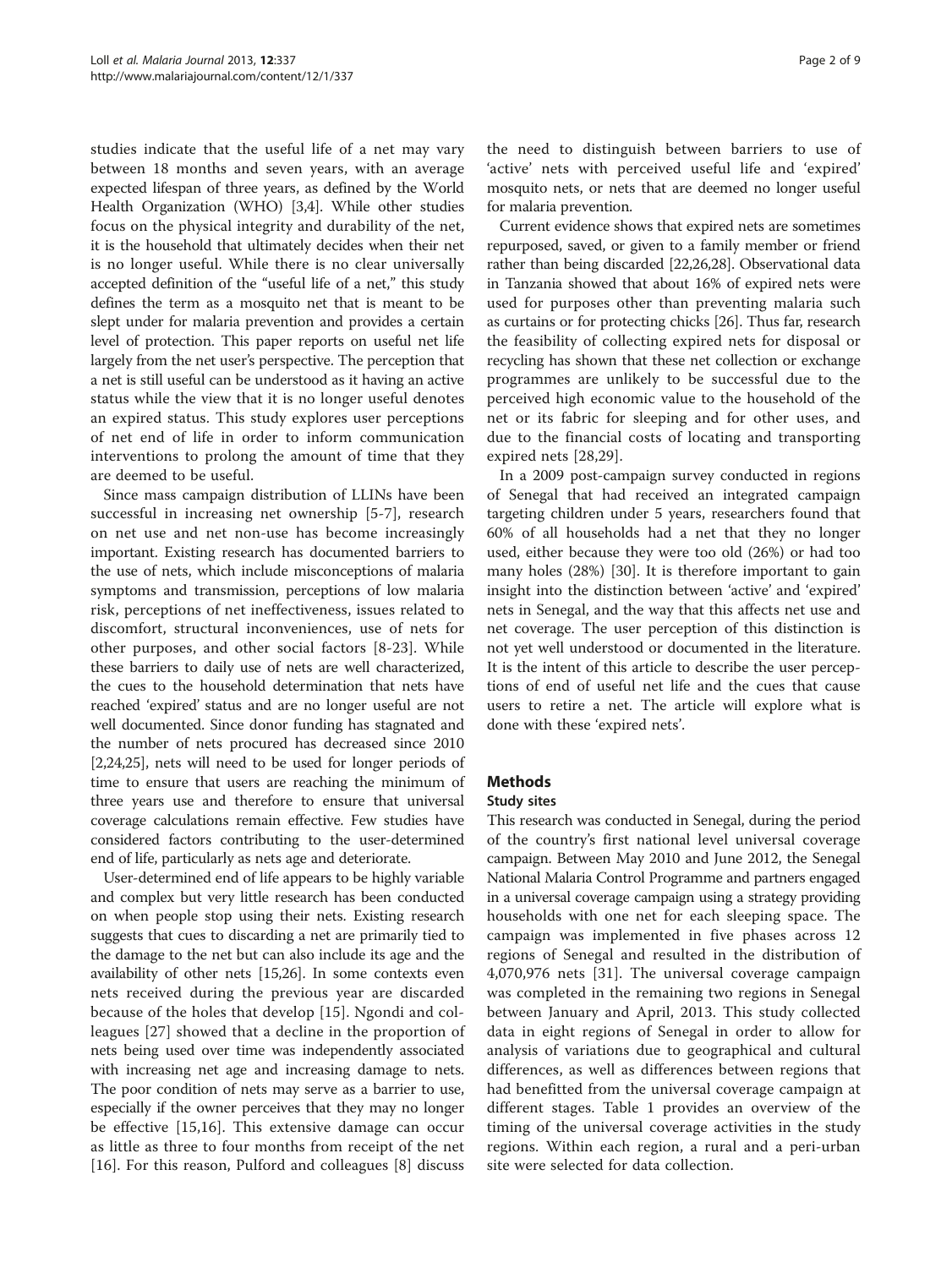|                         | Phase 1        | Phase 3         | Phase 4        | Phase 5           | Phase 6          |
|-------------------------|----------------|-----------------|----------------|-------------------|------------------|
| Regions of intervention | Kédougou Kolda | Fatick          | Saint Louis    | Louga Ziguinchor  | Thies Dakar      |
| Time period             | May - Oct 2010 | Apr - July 2011 | Sep – Dec 2011 | April – June 2012 | Jan - April 2013 |

<span id="page-2-0"></span>Table 1 Timing of universal coverage campaigns in study regions

#### Study population and procedures

The data were collected during the second phase of a two-phase primarily qualitative study. The first phase focused on general topics including perceived causes of malaria, value of nets, perceptions of nets and net allocation in contexts of insufficient nets. Findings from the first phase, conducted in January 2012, informed discussion topics for the second phase. Questions about end of net life were added to the second phase of the study and therefore, the analysis and results presented in this paper focus on the second phase of research.

Data were simultaneously collected 21–31 August, 2012, during the height of the rainy season, by four data collection teams, each responsible for two regions. Sixteen researchers were responsible for data collection and had been trained on the study objectives, study design and ethical treatment of human subjects.

Participants in the IDIs and FGDs were eligible for the study if their compound owned at least one net and if they were over the age of 18. Once the eligibility criteria were verified, the head of compound and the IDI participant were asked to provide consent to participate. There were eleven refusals to participate in the study; seven were among IDI participants and four were among FGD participants. Refusals were more common in peri-urban areas, where work schedules did not allow participants to commit to the time necessary to complete the research. IDIs were conducted with a randomly selected member of the household in order to maximize the perspectives attained in the study. During the FGDs and IDIs, respondents were presented with two fictitious, projective scenarios in order to understand their decision-making process related to the retirement of nets. First, respondents were shown an old, torn net and were asked about their perceptions of the net. Nets were of variable ages and were retrieved from the homes of the data collectors and torn in a similar way, according to the discretion of the study team. They were asked to reflect on what they would do if the net belonged to them and the reasons for this decision. In the second scenario, participants were told to imagine that they had a one-year-old net that had only a few small holes. They were then asked what they would do if they received a new net.

Focus groups were conducted in four of the eight regions and participants were purposively sampled from the selected communities based on age, sex and net ownership. Focus groups relied on a hybrid guide of phase one and two areas of interest and were therefore conducted only in regions newly entering the study. IDIs, however, utilized a completely new interview guide and were conducted in all eight regions. Focus group discussions were homogenous by sex and ranged in size from six to nine participants. The total sample size for the study was 114 participants including 56 IDI respondents and 58 focus group participants, representing eight FGDs. This total sample included perspectives from 54 women and 58 men. In two IDIs, the sex of the respondents was not recorded. Of the 56 households in the study, 24 had previously been visited in the first phase.

#### Data analysis

Interviews and discussions were conducted and audiorecorded in local languages including Wolof, Serere and Pulaar, and then transcribed and translated verbatim into French in Microsoft Word. These textual data were entered into ATLAS.ti and coded by a team of four independent coders using a codebook of themes of interest. Coding was conducted using a primarily deductive approach while allowing for the addition of emergent codes and themes. The coders met frequently throughout the coding, to ensure that codes were being applied in the same way and to discuss the addition of codes as themes arose from the data. The analysis focused on overall perspectives and regional variations regarding end of net life.

#### Ethical considerations

Ethical approval for each phase of research was secured from the Johns Hopkins University Bloomberg School of Public Health Institutional Review Board in Baltimore, Maryland, USA and from the Comité National d'Ethique pour la Recherche en Santé in Dakar, Senegal. Participants provided oral consent prior to participating in the study.

## Results

#### When is a net no longer useful?

The condition of the net and the availability of other nets were the primary considerations when determining that a net was no longer useful for protection against malaria. Most respondents said that a net was no longer useful when it had many small holes or a few large holes in it. They noted that the presence of the holes themselves made a net unsuitable for sleeping under since the holes increased the risk of human-mosquito contact and malaria. Others said that the presence of mosquitoes in the net due to the holes and the resulting inability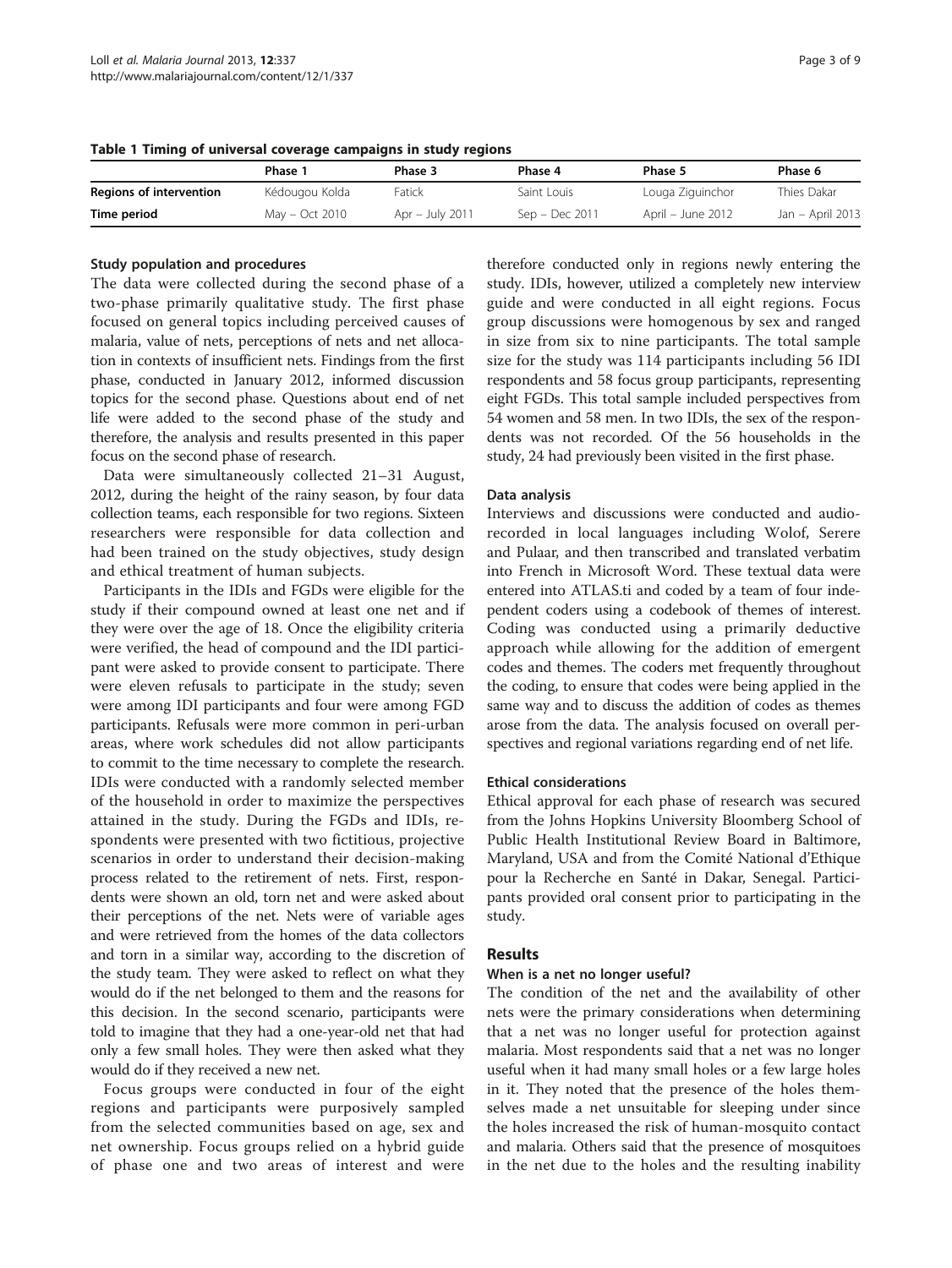to sleep was a trigger for the non-use of the net. These responses were the most common across all study sites and did not vary regionally. However, some respondents discussed the actual age of the net as a determining factor and reported that nets should be replaced at one, one and a half, three, or five years of age.

At least when it has three years and it starts to have tears, you'll know that it's old. Sometimes it can last even longer than three years ; nets last a long time.

#### Ziguinchor urban (Djiringho) Male IDI

Some respondents mentioned that the useful life of a net is largely dependent on care of the net. One respondent noted that nets last longer when not washed with Omo (powder detergent) or bleach. Some participants stated that access to a net of higher quality was a factor that affected their decision to stop using an older net. One respondent noted that he thought the distribution happened only when it was appropriate to change one's nets.

You must wait and see that the net is damaged and those who distribute the nets know better than we do at what point a net begins to deteriorate. That's why they replace the nets. Those who replace the nets know at what point a net begins to deteriorate. If they bring in other (nets), it's that they know that those that they distributed, have begun to go bad. It's not a coincidence.

#### Fatick rural (Pakala) Male IDI

While there was no definitive answer from respondents about the when nets expire, most respondents agreed that nets are active for a maximum of five years and their activeness is largely dependent on the care of the net.

## Scenario One: what is done with old, torn nets?

To understand how respondents make decisions about what to do with old or torn nets, participants were asked hypothetical questions about an old, torn net. To help the respondents visualize the net, respondents were shown a used net that had been torn by the study team. To make responses more comparable and aid in interpretation, the nets used in all study sites were comparably torn. Most respondents indicated that the net was no longer useful and that they would prefer to get a new net if they had the means to do so.

Respondent 4 : If you hang a net and you realize that it has begun to wear out, you should not try to sew it, nor give it to a tailor, nor attempt to modify it, you

need to throw it in the trash and then search for another to protect you because you cannot do anything if you are not in good health.

## Respondent 7 : I agree; this net is useless because it is fragile.

## Thies urban (Pout) FGD females

Due to the increasing availability of nets through universal coverage campaigns and continuous distribution programmes, respondents felt that they were more likely to have the means of getting a new net than in the past. They mentioned the increased number of nets in their communities among friends and family members as well as increased access to nets through distributions. However, many of the respondents mentioned that it would be difficult to obtain a new net due to lack of financial resources. Some of these respondents stated that they would still discard the torn net and thought that it would provide better protection against mosquitoes if they slept with mosquito coils or other malaria prevention methods rather than under the old, torn net.

Respondent: I would not use it anymore; I will find another or use another method, some method that could at least protect you from malaria.

Interviewer: What are these methods?

Respondent: Apart from the mosquito net, there is the mosquito coil, Yotox spray [insecticidal spray], and many others. The spray, the coils that you light so that the smoke repels the mosquitos. I prefer these methods to the net because considering this net, it would not do anything for me.

Dakar rural (Deni Malick Gueye) Male IDI

Few respondents said that they would attempt to repair the old, torn net; repair was seen as a temporary solution to postpone the inevitable need to discard the net. A small minority of respondents stated that they would continue to use the torn net until a new net in better condition became available.

## Scenario Two: what to do if you have a useful net and receive a new one?

In the second hypothetical scenario, participants were asked to describe what they would do if they had a one-year-old net with a few small holes in it and then received a new net. The most common response from all participants was to start using the new net because it was more effective than the one-year-old net. In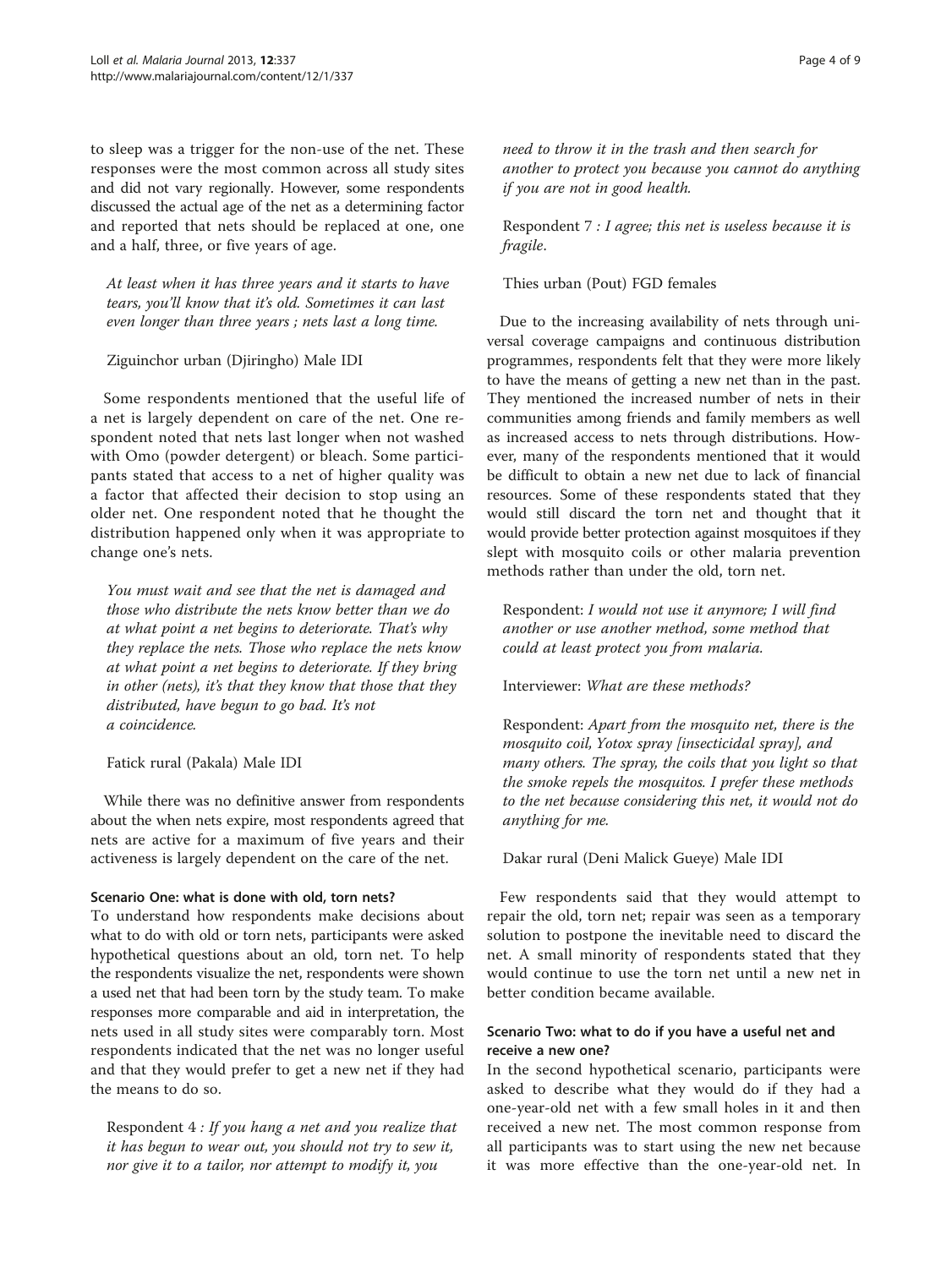Ziguinchor and Louga, where the mass campaign had most recently distributed nets, differing opinions were found. In Ziguinchor, while some participants said that they would discard the one-year-old net, the majority stated that they would either save the older net for the time when the new net became torn or give the older net to a neighbour or family member to use.

Respondent: Well, I will use the new one and keep the old one that has holes in a few places because the new one has the insecticide in it while the old one has lost its insecticide and it also has holes. The new one that will last longer, and I will keep the old one.

Interviewer: Now, the old one that you will still keep, what is its usefulness? What will you do with it?

Respondent: I'll find someone who does not have a mosquito net and give it to him then tell him to repair the holes.

Ziguinchor rural (Coubalan) Male IDI

In contrast, in Louga where nets had been distributed most recently, the majority of respondents stated that they would continue to use the older net and save the new net for a time when the old net was no longer useable.

Respondent: Like this, the nets will last a long time. If you have a new one and the old one is still intact, I can keep using it until it wears out, after that I'll use the other one. Louga urban (Mbassine) Male IDI

Decisions were context specific, depending on the availability and allocation of nets within the respondents' households and in their communities. Some participants stated that they would need to assess others' need for nets before making a decision. In Kolda, one female IDI respondent stated:

I will take down the old net, wash it first then keep it someplace. I cannot throw it out because someone else may have a need for it. Or, if the children need it, I can give them the net. I even have another choice: I can give the new net to the children and I take the old net. I know how to avoid mosquitoes so I can use the old net but the children are more vulnerable and need the new one.

Interviewer: So you take the old net and you give the new one to the children. Madame, why this choice?

Respondent: I would make this choice because I am older than the children. I've lived and malaria cannot hurt me. But the children have just begun to live their lives and much remains before them still.

Kolda rural (Guire Yero Bocar) Female IDI

#### Alternative uses of nets: how and when?

Respondents were asked about how and when people use nets for purposes other than sleeping, and typically described what other community members did with their nets rather than their own experiences. Respondents felt that torn nets, no longer useful for protection from malaria while sleeping, could be repurposed. They stated that it was rare to find people in the community using brand new nets for alternative uses such as protecting plants.

Respondent: Here, in general, once the nets have been used up, we bring them to the fields because we do not want to leave them in the house to clutter things. We have seedlings and there are things that will destroy them so we protect them by covering them with old nets.

Interviewer: If you bring the nets there, you cover the plants with them?

Respondent: No, if you first plant the seedlings, they must be covered. You should leave them covered until it's time to harvest.

St Louis rural (Fanaye) Male IDI

Alternative uses of nets fell into two categories: insecticide-dependent uses and insecticide-independent uses. Insecticide-dependent uses are those that relied on the presence of insecticide to repel insects and included using nets as curtains in windows, covering oneself while watching television outdoors, and using as a blanket for protection against fleas. Insecticide-independent uses included using nets for fencing for livestock, covering tombs, preparing couscous, fishing, stuffing pillows, filtration of water and coffee, and as a wash cloth. Alternative uses that can be categorized as both insecticide-dependent and/or independent include covering meat and food for sale at market stalls to protect from insects and protecting seedlings or gardens. In these cases, it was unclear whether the physical barrier of the net or the insecticide itself was more important in the alternative use. Some respondents felt that instead of being repurposed, old nets should be repaired and given to someone without a net; some felt that the insecticide on nets made them dangerous to use for other things like filtering coffee or steaming couscous. Respondents in Dakar, Thies and Kedougou were unable to describe any alternative uses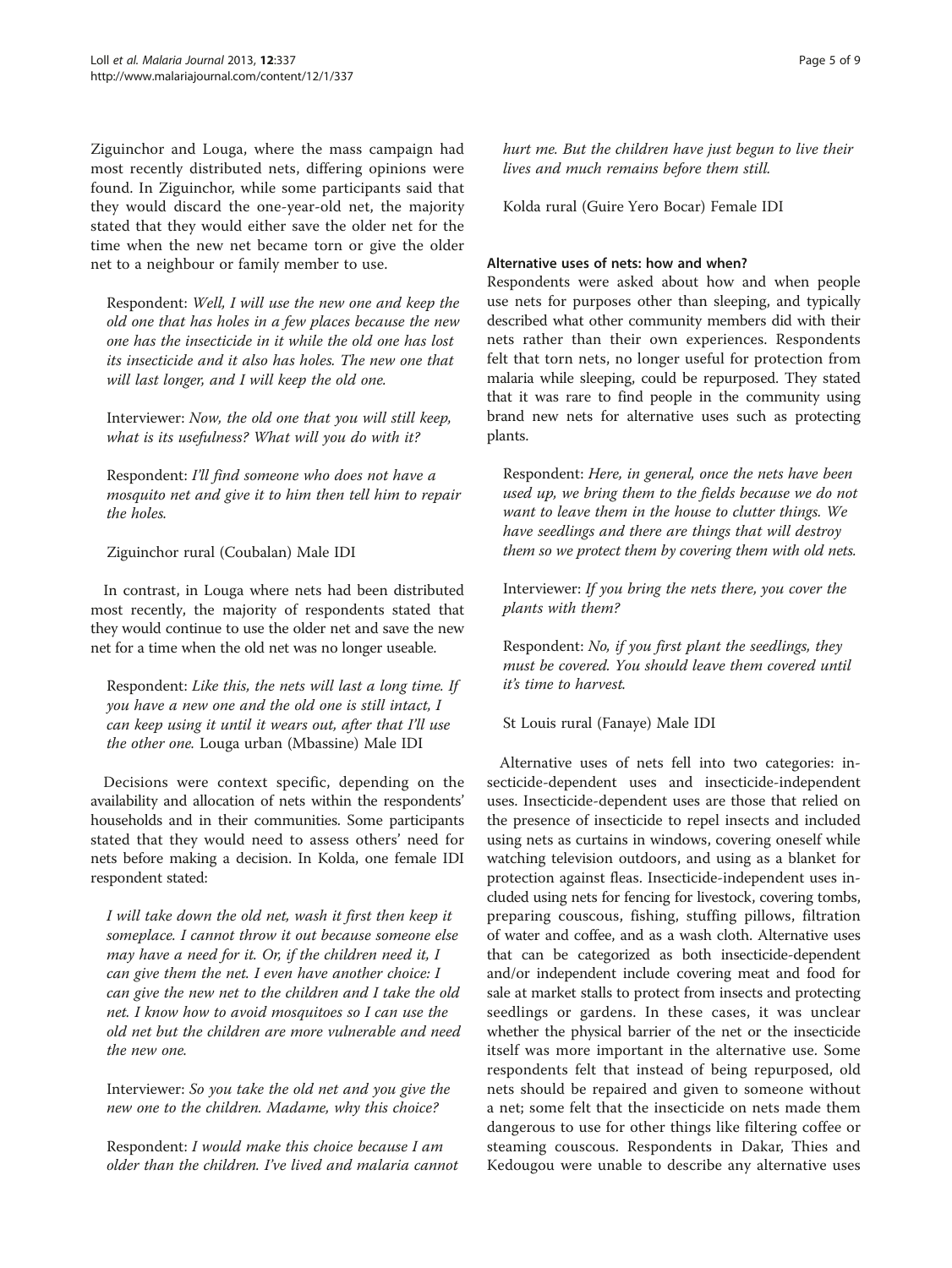of nets and indicated that this was not practiced in their communities.

#### **Discussion**

The results from this study show that variable criteria, mostly related to the visible condition of the net, are used by households to determine that a net has reached expired status. These criteria included the age of the net, the number and size of holes in the net, the presence of mosquitoes in the net and the availability of other nets within the household or community that could replace the net in question. This finding on availability of other nets and required resources to obtain additional nets is consistent with results in other settings that suggest that poverty and availability of disposible income affect decisions related to net use and retirement [[29](#page-8-0)]. The results also show that the receipt of a new net is not likely to itself serve as a cue to retiring a net. Upon receipt of a new net, somewhat old but still useful nets were likely to be shared with others or saved until a new net became worn. Respondents in Louga were more likely to report that they would continue to use a somewhat old net and save the new net for a future point in time. In addition, this work shows that when nets are very torn, participants preferred to get a new net if they are able. In this case, torn nets can be given away to others, thrown away or repurposed through alternative uses. The results of this study, while specific to communities in Senegal, provided insights into userdetermined end of net life that are consistent with and build upon existing literature.

While the results showed a number of cues to retiring a net, most of the criteria were related to the condition and integrity of the net. Respondents reported that they would often use a net until they perceived it to be irreparably damaged and determined that it had expired due to the presence of holes in the net or the mosquitoes in the net at night due to the holes. This is consistent with other research, which states that the condition of the net often determines whether the net is used [\[8,15,](#page-7-0)[26](#page-8-0)]. However, Pulford and colleagues [[8\]](#page-7-0) showed that the perceived loss of net effectiveness due to diminishing insecticide was seen as a barrier to use. The results of this study did not show perception of reduced insecticide efficacy to be a major factor for determining end of net life in Senegal.

Since the integrity of the net is the most salient criteria for determining whether a net is useful, the way that a net is cared for and repaired becomes increasingly important for preventing and repairing damage. Existing research has shown that net care and repair behaviours are likely to impact net longevity and durability by prolonging the protective lifespan of LLINs [\[32](#page-8-0),[33\]](#page-8-0). For example, frequent washing of LLINs has been shown to result in decreased integrity and insecticide effectiveness

[[32,33](#page-8-0)]. In addition, these results are consistent with existing research that net repair is relatively rare [\[22,32](#page-8-0)]. In order to extend useful net life, net distribution programmes should provide information on net care and repair practices to maintain net integrity. Existing research has provided evidence of successful strategies for promotion of net care and repair [[34-36\]](#page-8-0). In the Gambia, where nets were not being repaired due to competing demands for time, the promotion of net repair through song was used as a culturally compelling mechanism and resulted in a significant increase in net repairs [[34](#page-8-0)]. In Peru, small-scale trials of improved practices (TIPS) were used to change net care and repair behaviour in accordance with local capacity [[35](#page-8-0)]. The results of this research showed that by involving members of the community, they were able to increase net storage practices, including taking the net down, folding it and storing it every day, and lengthen the time between washings [\[35](#page-8-0)]. These practices can help extend the life of the net since the net is less likely to be damaged if stored and less frequent washing results in longer lasting insecticide. These approaches can be customized to other contexts to promote care and repair to promote net integrity and ultimately lengthen useful net life.

The results showed that the availability of a new net was unlikely to be a trigger for discarding an existing net in decent condition. Most of the study respondents reported that if they were in a situation where they had a usable net and received a new net, they would use the new net but save the old net for later or share it with family, friends, or neighbours. This shows that in Senegal, nets are highly valued and that extra nets in households perceived as still useable are likely being used or shared rather than discarded. This suggests that an over-supply of nets within a given household would likely be used or redistributed to family or friends without access to a net. Interestingly, in Louga, respondents mentioned that they would prefer to continue using the old net until it was no longer possible. At this point, they suggested that they could switch to the new net. It is unclear why this was the case in Louga, but it may be a function of a different net culture or of the region having recently received nets through a mass campaign. It is possible that people in this region had been exposed to making such a decision more recently than others.

While it is important that people care for and repair their nets to prolong net life, nets will ultimately become too damaged to use and will need to be replaced. Since no universally accepted definition of the end of life of a net exists and responses varied on the end of a net's life, guidelines for determining the appropriate end of net life should be developed and communicated to net users. Net users need to have an increased understanding of how long nets are expected to last, how best to care for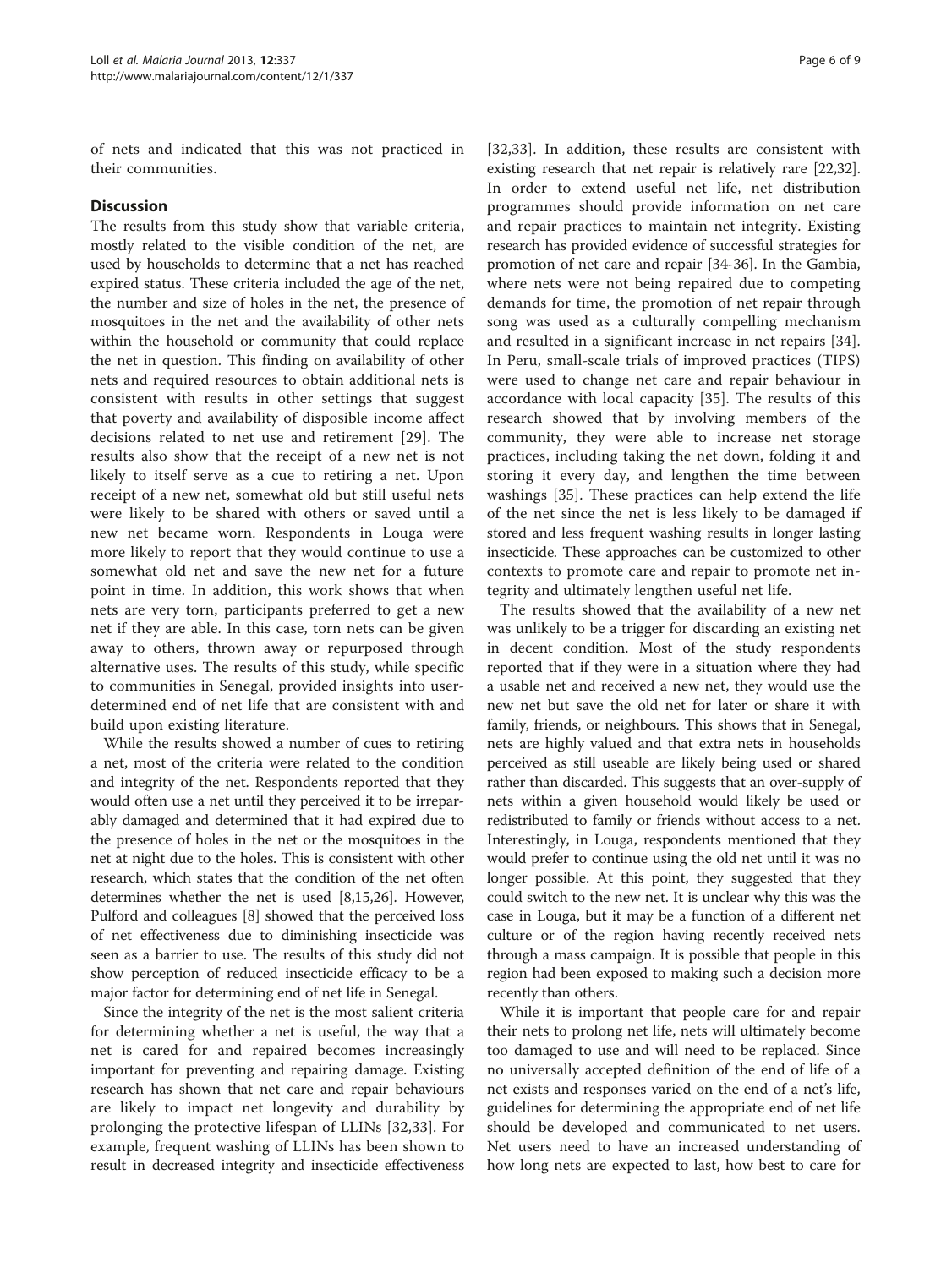and repair the net, and at what point the net is no longer protecting them from malaria.

Continuous distribution of LLINs has become an increasingly important component of vector control. These mechanisms, which help to achieve and maintain universal coverage, can include distribution through health facilities via antenatal care (ANC) consultations, schools, immunization campaigns and other channels to ensure long-term, routine access to nets [[37,38\]](#page-8-0). Robust continuous distribution systems are essential so that people have the opportunity to obtain a new net when their old net expires and avoid putting themselves at increased risk of malaria. In order to avoid a coverage gap, comprehensive guidance is needed to balance the priorities of extending net life for as long as possible and making replacement nets available through continuous distribution systems.

Existing research on willingness to pay for nets shows that this is largely dependent on one's socio-economic status [[39\]](#page-8-0). Those of lower wealth are less willing and able to pay for nets in terms of both theoretical and actual behaviour [\[39](#page-8-0)]. Equity issues and considerations of the population's willingness and ability to pay should be incorporated into the design of continuous distribution systems and subsidized net sales. This will allow all segments of the population to get a new net when they determine that their existing net has reached expired status.

The results of this research show that nets are highly valued in these communities and that often, nets that have reached the end of their useful life are repurposed for alternative uses. Alternative uses of nets have been documented in the published literature [[19,22,28,40](#page-8-0)] but there has been mixed evidence on net condition at the time of repurposing. Participants in this study reported that most often expired rather than active nets are used by people in their communities for purposes such as protecting seedlings, covering meat in butcheries, filtering water and as curtains in windows. This finding supports other research that shows that it is primarily old nets that are used for other purposes [\[19,32](#page-8-0)]. However, it stands in contrast to other research that shows that both active and expired nets are repurposed and that in some cases, nets are even purchased for alternative use due to the high value of the material [\[22,29\]](#page-8-0). These results are consistent with data from Timor-Leste [\[22\]](#page-8-0) in that participants are more likely to talk about alternative net use among others in their communities rather than their own behaviour. This reliance on hearsay may indicate that the repurposing of nets is a sensitive topic in communities; this is consistent with other research which shows that community leaders sometimes impose fines for the misuse of nets [[19](#page-8-0)]. The results of this study demonstrate the very high value placed on nets in Senegal, even when they have

reached the end of their useful life, paralleling findings in Madagascar [\[28\]](#page-8-0). As in Madagascar, the high value of nets and preference for repurposing are likely to make a net collection or net recycling programme unsuccessful and unnecessary [[28](#page-8-0)].

As noted in the results, several of the alternative uses, such as protecting plants from insects and use at a butchery to keep flies off of meat, may be dependent upon having remnant insecticide. Even when torn, nets with active insecticide can be useful for malaria prevention and are likely superior to sleeping without a net [\[41](#page-8-0)]. This message, along with guidelines around useful net life, should be communicated to communities so that nets with active insecticide are prioritized for sleeping.

These results showed both regional and urban/periurban variation regarding alternative net use. Participants in Dakar, Thies and Kedougou reported that they were not aware of alternative uses of nets in their communities. This may have been due to a lack of excess nets in these regions as Dakar and Thies had not yet received nets through the universal coverage campaign and Kedougou had received nets during the first phase of distribution in 2010. Dakar and Thies are more urban regions and may not have the same needs for net repurposing as other regions. Additional research is needed to examine the differences in repurposing behaviour regionally and the factors motivating this behaviour.

#### Limitations

The research conducted was qualitative in nature, and was therefore meant to reflect the in-depth experiences of a small number of respondents and cannot be applied to other context. While the sample was purposively selected to reflect the experiences of people in different regions throughout Senegal, these respondents were not necessarily representative of others in their community. However, the results of this study do reflect the experiences and perceptions of net owners in Senegal and can be used programmatically for the development of health communication messages.

The research was designed to include projective techniques, where respondents reflected on and responded to hypothetical situations rather than reporting on their own behaviour. This was done in order to reduce any stigma associated with throwing away or repurposing one's own net. It also allowed for the standardization of responses so that all respondents were discussing the same situation rather than reflecting on their own experiences. However, the use of theoretical situations may have been challenging for respondents and should be complemented with personal experiences in future studies.

The nets used in the second scenario were all collected from the fieldworker's homes so that they would have some signs of use. Once collected, they were torn by the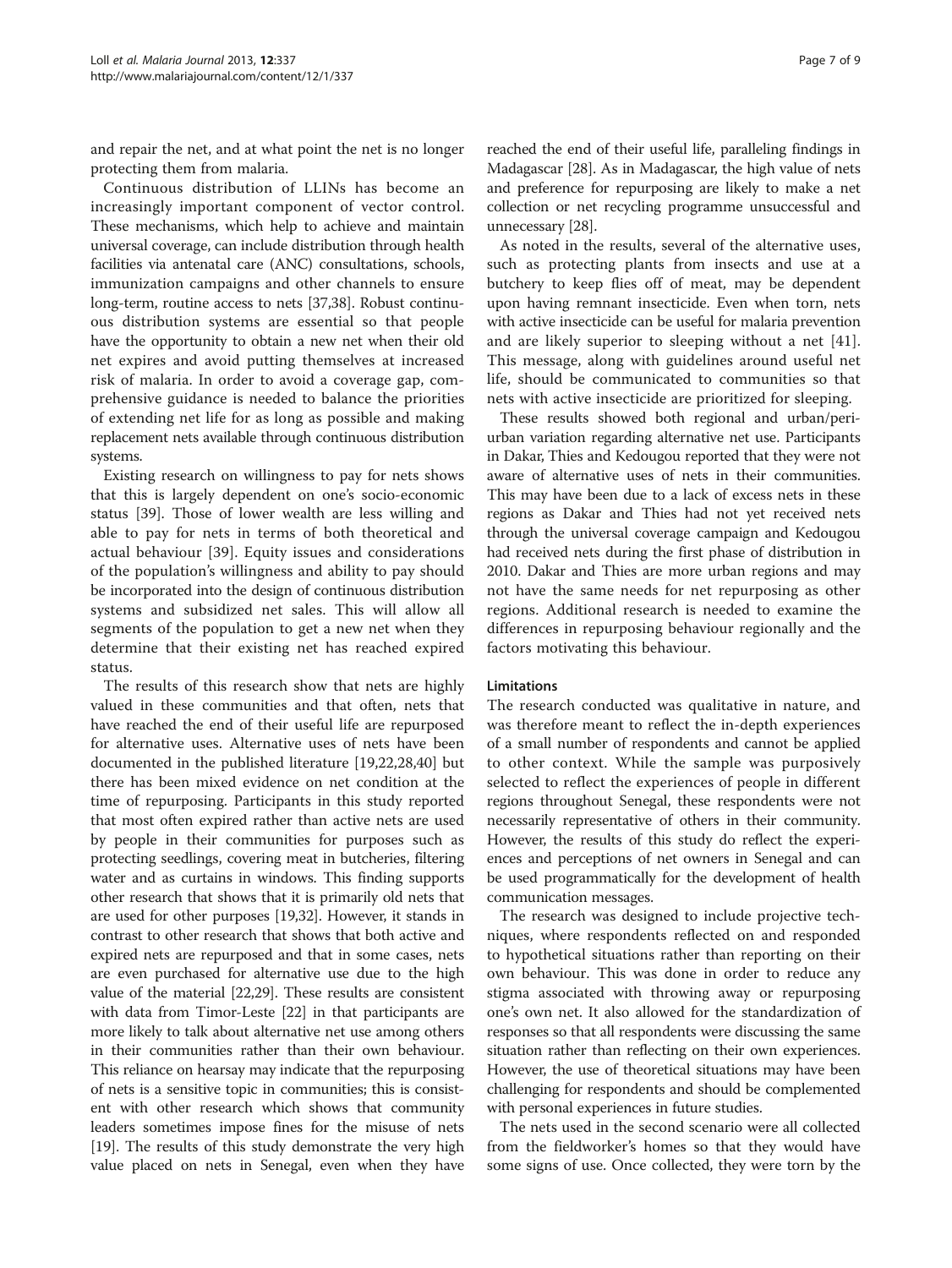<span id="page-7-0"></span>field team to include between ten and 15 large holes. While the study team aimed to make the nets used in each region as comparable as possible, this process was left to the discretion of members of the field team rather than using objective criteria. Therefore, the responses from participants in the various regions may reflect some of the minor differences in the net conditions.

Finally, in Louga and perhaps in other regions, respondents thought that the data collectors were involved in the net distribution and thanked them for nets. The data collectors informed them that the research team was independent from the net distribution and from the government. However, it is possible that some respondents may have thought that the data collection team was related to the net distribution, thereby biasing results.

#### Conclusions

In the context of uncertain resources, it is important that households continue to use their nets for as long as possible. The lengthening of net life also maximizes the value for money of nets procured by individuals, governments, and aid donors. This research provides an initial look into the cues for retiring or repurposing one's net. Additional research is needed to further understand how households decide to stop using nets and how health communication programmes can encourage communities to undertake measures to prolong useful net life and prevent damage through care and repair activities. Finally, malaria policymakers need to develop recommendations surrounding the useful life of nets and communicate these guidelines to those in malaria-endemic countries, while implementing strong continuous distribution systems to ensure access to replacement nets, as needed. This will help to ensure that people are protected by their nets for as long as possible, without putting themselves at risk by continuing to use nets that are no longer protective.

#### Competing interests

The authors declare that they have no competing interests.

#### Authors' contributions

DL participated in the study and instrument design, oversaw fieldworker training and fieldwork, analysed the data and drafted the manuscript. SB participated in the fieldworker training prior to data collection and provided in-depth review and edit of the manuscript. IW and SF supervised and conducted data collection and preliminary analysis of results. HK provided in-depth review and edited the manuscript. BA assisted in data analysis. RW designed the study and instruments and edited the manuscript. All authors read and approved the final manuscript.

#### Acknowledgements

This study was funded under the NetWorks project, made possible by the generous support of the American people through the United States Agency for International Development under the President's Malaria Initiative under cooperative agreement GHS-A-00-09-00014. We would like to thank Joan Schubert, Youssoufa Lo, Ousmane Faye and Lori Leonard for their guidance throughout the research design and data collection as well as Matt Lynch, and Marc Boulay for their review of the paper and support throughout the process. We would also like to thank the members of the Helite research firm data collection team for their dedication to the data collection and to

the aims of the study. Most importantly, we are grateful to the participants in Senegal for their investment in time and openness with the research team.

#### Author details

<sup>1</sup> Center for Communication Programs, Johns Hopkins Bloomberg School of Public Health, Baltimore, MD, USA. <sup>2</sup>Department of Sociology, University Cheikh Anta DIOP, Dakar, Senegal. <sup>3</sup>Department of Public Health, University Cheikh Anta DIOP, Dakar, Senegal.

#### Received: 19 July 2013 Accepted: 17 September 2013 Published: 22 September 2013

#### References

- 1. Lengeler C: Insecticide-treated bed nets and curtains for preventing malaria. Cochrane Database Syst Rev 2004, 2:CD000363.
- 2. WHO: World Malaria Report. Geneva: World Health Organization; 2012.
- 3. Allan R, O'Reilly L, Gilbos V, Kilian A: An observational study of material durability of three world health organization–recommended long-lasting insecticidal nets in eastern Chad. Am J Trop Med Hyg 2012, 87:407.
- 4. Kilian A, Byamukama W, Pigeon O, Gimnig J, Atieli F, Koekemoer L, Protopopoff N: Evidence for a useful life of more than three years for a polyester-based long-lasting insecticidal mosquito net in Western Uganda. Malar J 2011, 10:299.
- 5. Stevens ER, Aldridge A, Degbey Y, Pignandi A, Dorkenoo MA, Hugelen-Padin J: Evaluation of the 2011 long-lasting, insecticidetreated net distribution for universal coverage in Togo. Malar J 2013, 12:162.
- 6. West PA, Protopopoff N, Rowland MW, Kirby MJ, Oxborough RM, Mosha FW, Malima R, Kleinschmidt I: Evaluation of a national universal coverage campaign of long-lasting insecticidal nets in a rural district in north-west Tanzania. Malar J 2012, 11:273.
- 7. Ye Y, Patton E, Kilian A, Dovey S, Eckert E: Can universal insecticide-treated net campaigns achieve equity in coverage and use? The case of northern Nigeria. Malar J 2012, 11:32.
- 8. Pulford J, Hetzel MW, Bryant M, Siba PM, Mueller I: Reported reasons for not using a mosquito net when one is available: a review of the published literature. Malar J 2011, 10:83.
- 9. Atkinson J-A, Bobogare A, Fitzgerald L, Boaz L, Appleyard B, Toaliu H, Vallely A: A qualitative study on the acceptability and preference of three types of long-lasting insecticide-treated bed nets in Solomon Islands: implications for malaria elimination. Malar J 2009, 8:119.
- 10. Winch PJ, Makemba AM, Kamazima S, Lurie M, Lwihula G, Premji Z, Minjas JN, Shiff CJ: Local terminology for febrile illnesses in Bagamoyo District, Tanzania and its impact on the design of a community-based malaria control programme. Soc Sci Med 1996, 42:1057–1067.
- 11. Adongo PB, Kirkwood B, Kendall C: How local community knowledge about malaria affects insecticide-treated net use in northern Ghana. Trop Med Int Health 2005, 10:366–378.
- 12. Toé LP, Skovmand O, Dabiré KR, Diabaté A, Diallo Y, Guiguemdé TR, Doannio J, Akogbeto M, Baldet T, Gruénais M-E: Decreased motivation in the use of insecticide-treated nets in a malaria endemic area in Burkina Faso. Malar J 2009, 8:175.
- 13. Okrah J, Traore C, Palé A, Sommerfeld J, Müller O: Community factors associated with malaria prevention by mosquito nets: an exploratory study in rural Burkina Faso. Trop Med Int Health 2002, 7:240–248.
- 14. Baume CA, Marin MC: Intra-household mosquito net use in Ethiopia, Ghana, Mali, Nigeria, Senegal, and Zambia: are nets being used? Who in the household uses them? Am J Trop Med Hyg 2007, 77:963–971.
- 15. Baume CA, Reithinger R, Woldehanna S: Factors associated with use and non-use of mosquito nets owned in Oromia and Amhara regional states, Ethiopia. Malar J 2009, 8:264.
- 16. Pulford J, Oakiva T, Angwin A, Bryant M, Mueller I, Hetzel MW: "Indifferent to disease": A qualitative investigation of the reasons why some Papua New Guineans who own mosquito nets choose not to use them. Soc Sci Med 2012, 75:2283–2290.
- 17. Beer N, Ali AS, Eskilsson H, Jansson A, Abdul-Kadir FM, Rotllant-Estelrich G, Abass AK, Wabwire-Mangen F, Björkman A, Källander K: A qualitative study on caretakers' perceived need of bed-nets after reduced malaria transmission in Zanzibar, Tanzania. BMC Public Health 2012, 12:606.